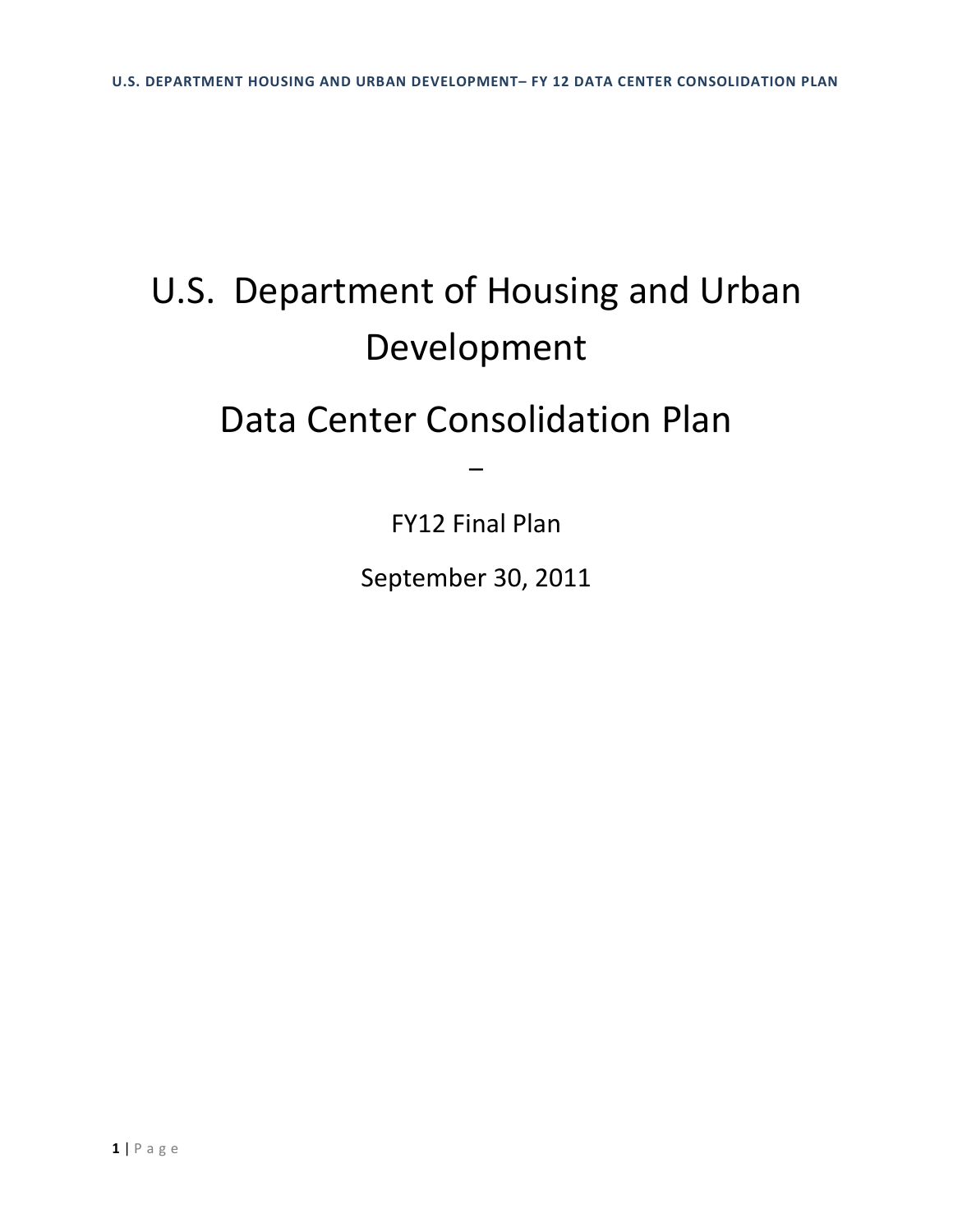#### **DOCUMENT INFORMATION**

# <span id="page-1-0"></span>**TABLE OF CONTENTS**

| 1.  |  |  |  |
|-----|--|--|--|
| 2.  |  |  |  |
| 2.1 |  |  |  |
| 2.2 |  |  |  |
| 3.  |  |  |  |
| 3.1 |  |  |  |
| 3.3 |  |  |  |
| 4.  |  |  |  |
| 4.1 |  |  |  |
| 5.1 |  |  |  |
| 5.2 |  |  |  |
| 5.3 |  |  |  |
| 5.4 |  |  |  |

# <span id="page-1-1"></span>**TABLE OF TABLES**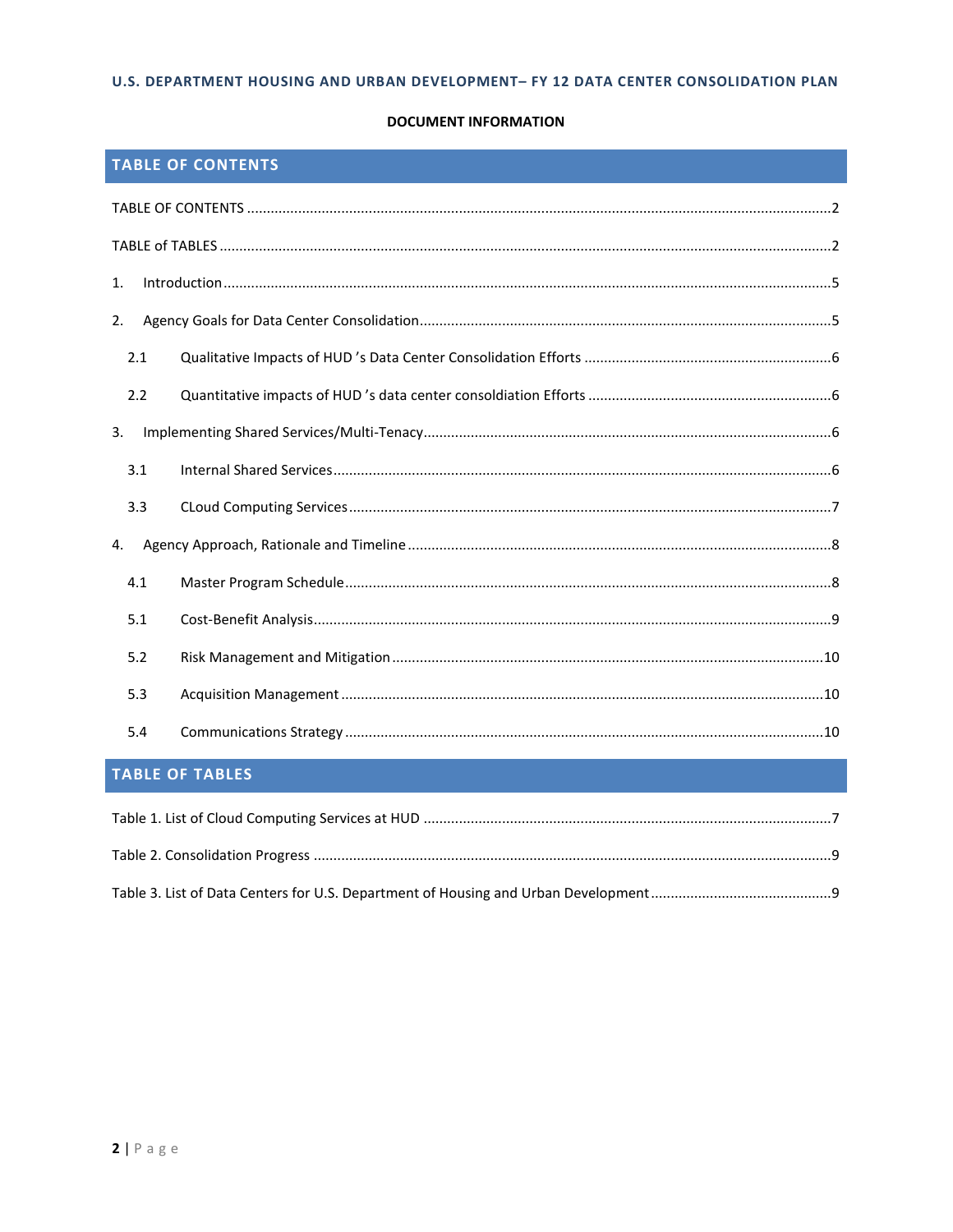#### <span id="page-2-0"></span>1. INTRODUCTION

The U.S. Department of Housing and Urban Development (HUD) fully supports the goals of the OMB memoranda on the Federal Data Center Consolidation Initiative dated 26 February 2010 and [20 July 2011,](http://www.cio.gov/documents/FDCCI-Update-Memo-07202011.pdf) and is well aligned to meet the goals established by the initiative.

HUD has long operated a "right-sized" approach to IT operations with consolidation of its data centers and full outsourcing of HUD's IT operations in 2005. Beginning in 1995, HUD began efforts to significantly reduce the number of agency data centers and reduce the total cost of data center operations in response to [OMB Bulletin](http://www.whitehouse.gov/omb/bulletins_96-02/)  No. 96-02, *[Consolidation of Agency Data Centers](http://www.whitehouse.gov/omb/bulletins_96-02/)*. Since then, HUD has continued to be a leader in Federal agencies in consolidation of IT operations, outsourcing of IT operations and virtualization of its server and storage capacity. Now HUD is a leader in the government in the exploration of how cloud computing can be used on a large scale for integrated hosting operations.

Since 2005, HUD has operated in a fully outsourced infrastructure mode with two vendors providing consolidated departmental IT operations in hosting, storage, data transport, user environments and systems integration, with off-site disaster recovery provided by one vendor. The infrastructure managed services are provided under the HUD Information Technology Services (HITS) program in the form of two contracts. Under HITS, HUD's data center managed service provider has virtualized the non-mainframe environments that it provides to HUD. As a result, HUD is provided a highly virtualized environment as a service to HUD for non mainframe hosting operations and for storage. HUD's two vendors each operate an independent data center in support of their services to HUD. HUD does not restrict the vendors from providing services to other federal agencies within the data centers, but of course requires the requisite security to maintain the integrity of HUD's data assets.

#### <span id="page-2-1"></span>**2. AGENCY GOALS FOR DATA CENTER CONSOLIDATION**

HUD has achieved its goal of consolidation prior to the start of this initiative and does not plan further consolidation of its existing base of contracts and the contractors have no plans to consolidate their efforts in the short term. HUD is actively seeking to determine its ability to utilize the cloud computing business model for much of its data center hosting and storage support and for many software items. This research and analysis effort is being carried out as part of its HUDNET program and it is via the associated HUDNET contracts that the existing HITS program and contracts will be replaced – targeted transition in phases in FY12 and FY13.

HUD seeks to utilize the cloud business model (as defined by NIST) for its hosting and storage needs to achieve a number of key goals.

- Increase transparency of costs,
- Reduced cost per unit of service,  $\bullet$
- Increase capability to predict cost impacts of application and architecture design choices,  $\bullet$
- Empower efficiency through predictable cost savings when utilization of services decrease, and  $\bullet$
- $\bullet$ Improve overall efficiency in use of capacity through cost aware demand management.

The current outsourced managed service contracts are traditional fixed price contracts for the full set of services provided and do not have the "cloud business" model that matches costs to utilization on a much more rapid basis.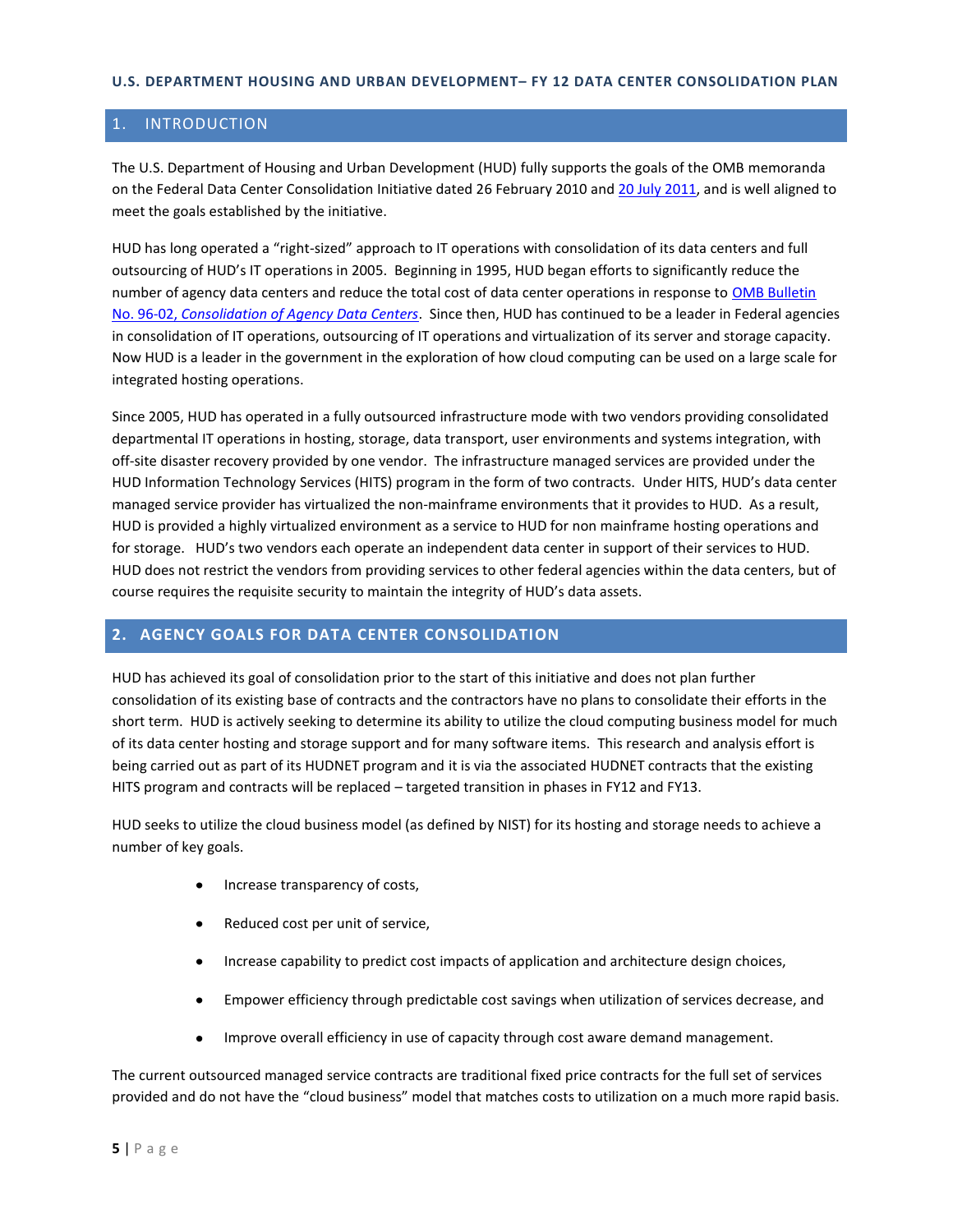The cloud business model in association with strong competition for HUDNET will help HUD achieve cost savings per unit of service in the out years of the new contracts as applications are able to take advantage of the environment.

#### <span id="page-3-0"></span>2.1 QUALITATIVE IMPACTS OF HUD 'S DATA CENTER CONSOLIDATION EFFORTS

By migrating to a Service-based contracting model, HUD has enhanced its ability to acquire services as needed. For example, when HUD needed to rapidly respond to increased volume in its various housing systems and programs, the services acquisition model allowed HUD to buy the services from the vendor as an operations cost and not capitalize in one year the full cost of the equipment upgrades needed/anticipated. This makes costs more predictable and is consistent with the move to cloud computing models where users do not make capital acquisitions with the associated spike in cash flow, but rather procure service capacity on an as needed basis with the vendor managing the capital cost impacts to budgetary and cash flow issues.

It has also allowed the introduction of the virtualized environment HUD enjoys today. A fragmented (nonconsolidated) environment would not provide the clear opportunity for large scale virtualization. This benefits HUD in the short term with better utilization of the capacity provided by the vendor (i.e. requiring less costs.) Perhaps more importantly it provides HUD with much of the technology basis for adoption of Infrastructure or Platform as a Service on a large scale in the HUDNET program.

# <span id="page-3-1"></span>2.2 QUANTITATIVE IMPACTS OF HUD 'S DATA CENTER CONSOLDIATION EFFORTS

Since the data center consolidation occurred prior to the start of the overall Federal initiative (and perhaps was an early validation of the feasibility of the concept) HUD is not claiming specific quantitative impacts under the current initiative.

## <span id="page-3-2"></span>**3. IMPLEMENTING SHARED SERVICES/MULTI-TENACY**

As noted, HUD is a leader in thinking about how to adopt cloud computing on a large scale for appropriate applications as part of its HUDNET program. As discussed in an industry day briefing for the vendor community, HUD remains committed to a consolidated IT operation and seeks to extend its economy of scale value by embracing the opportunity to utilize the relatively new but growing Federal cloud market space. HUD desires to be in a Federal shared/multi-tenant environment at the close of its transition to HUDNET.

#### <span id="page-3-3"></span>3.1 INTERNAL SHARED SERVICES

The following is an overview of a representative sample of Internal Shared Services provided under the HITS infrastructure within the department:

- 1. Hosting (Mainframe and Virtualized Hosting)
- 2. Storage (SAN and multi-tier based)
- 3. WAN Management
- 4. LAN Management
- 5. HUD Intra and Internet Sites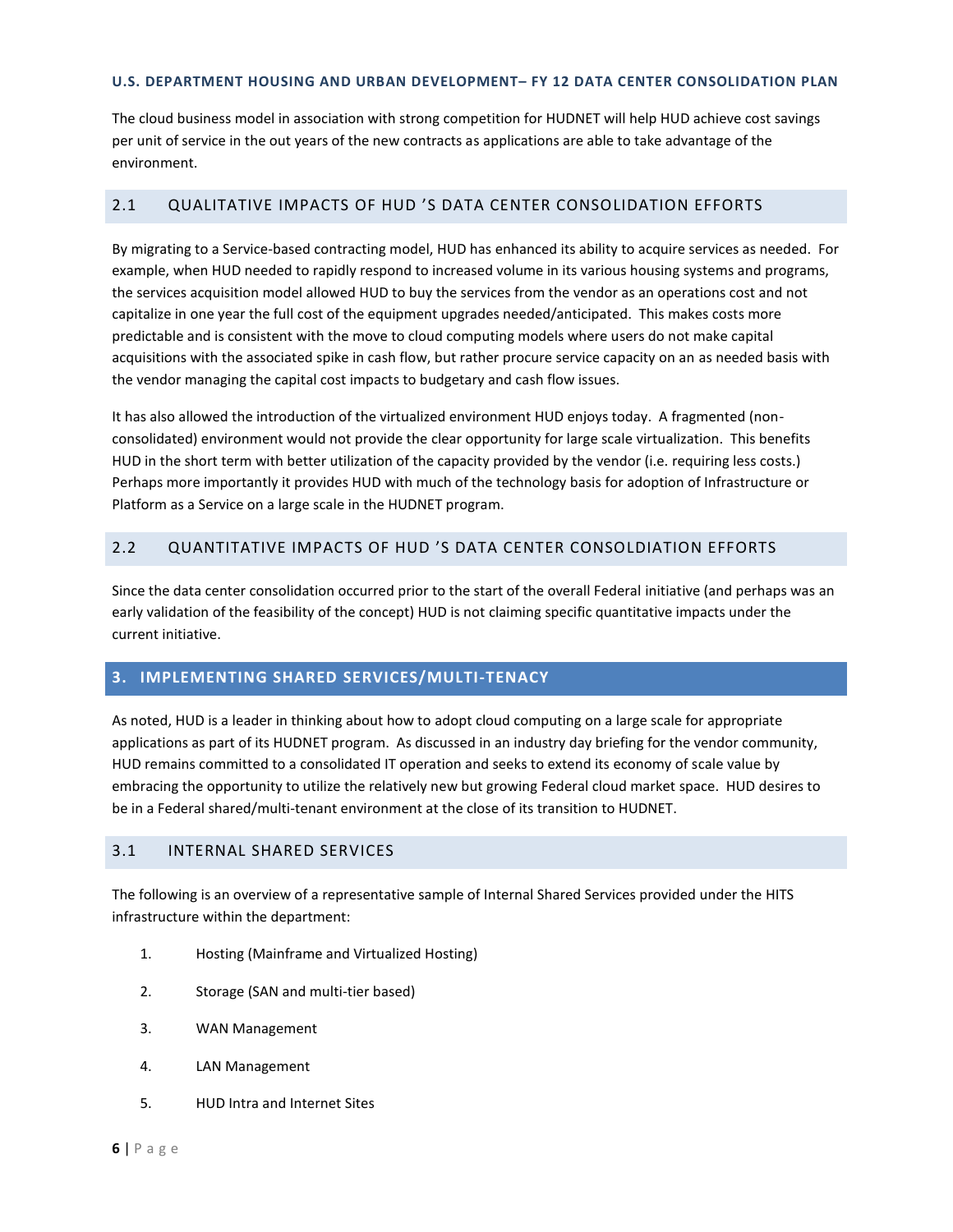- 6. PDA Provisioning and Integration
- 7. Systems Integration Services
- 8. Database Management
- 9. Testing
- 10. Service Desk (Help Desk) Services
- 11. Cyber Security Services
- 12. Identity and Access Management Services
- 13. Collaboration Tools
- 14. Email Services
- 15. Video Teleconferencing Services

#### <span id="page-4-0"></span>3.3 CLOUD COMPUTING SERVICES

In addition to its Internal and External Shared Service providers, the Department leverages Cloud Computing Services for best-of-class solutions in support of the "Cloud First Policy" and the 25-Point Implementation Plan to [Reform IT Management](http://www.cio.gov/documents/25-Point-Implementation-Plan-to-Reform-Federal%20IT.pdf) as described in the following section.

#### <span id="page-4-1"></span>**Table 1. List of Cloud Computing Services at HUD**

| <b>Service</b>                                                                                                                                                                                                                                                                                                                                                                                        | <b>Service</b><br><b>Model</b> | <b>Deployment</b><br><b>Model</b> |
|-------------------------------------------------------------------------------------------------------------------------------------------------------------------------------------------------------------------------------------------------------------------------------------------------------------------------------------------------------------------------------------------------------|--------------------------------|-----------------------------------|
| <b>SharePoint</b><br>Currently HUD has a requirement to be fulfilled by its SharePoint provider<br>to develop and provide external facing SharePoint capacity for interaction<br>with business partners and the public. The provider is engineering their<br>solution at this time and is expected to provide a non private cloud<br>solution, but the service model has been left to their proposal. | laaS/PaaS                      | <b>Federal or Public</b>          |
| <b>Lotus Notes</b><br>The previous existing Lotus Notes platform operation has been converted<br>to a virtualized environment to allow conversion to a full cloud business<br>model upon transition to the HITS contract. While this is not a full cloud<br>business model as defined by NIST, it is procured as an infrastructure<br>service and operates in a private cloud environment. (2010)     | laaS                           | <b>Private Cloud</b>              |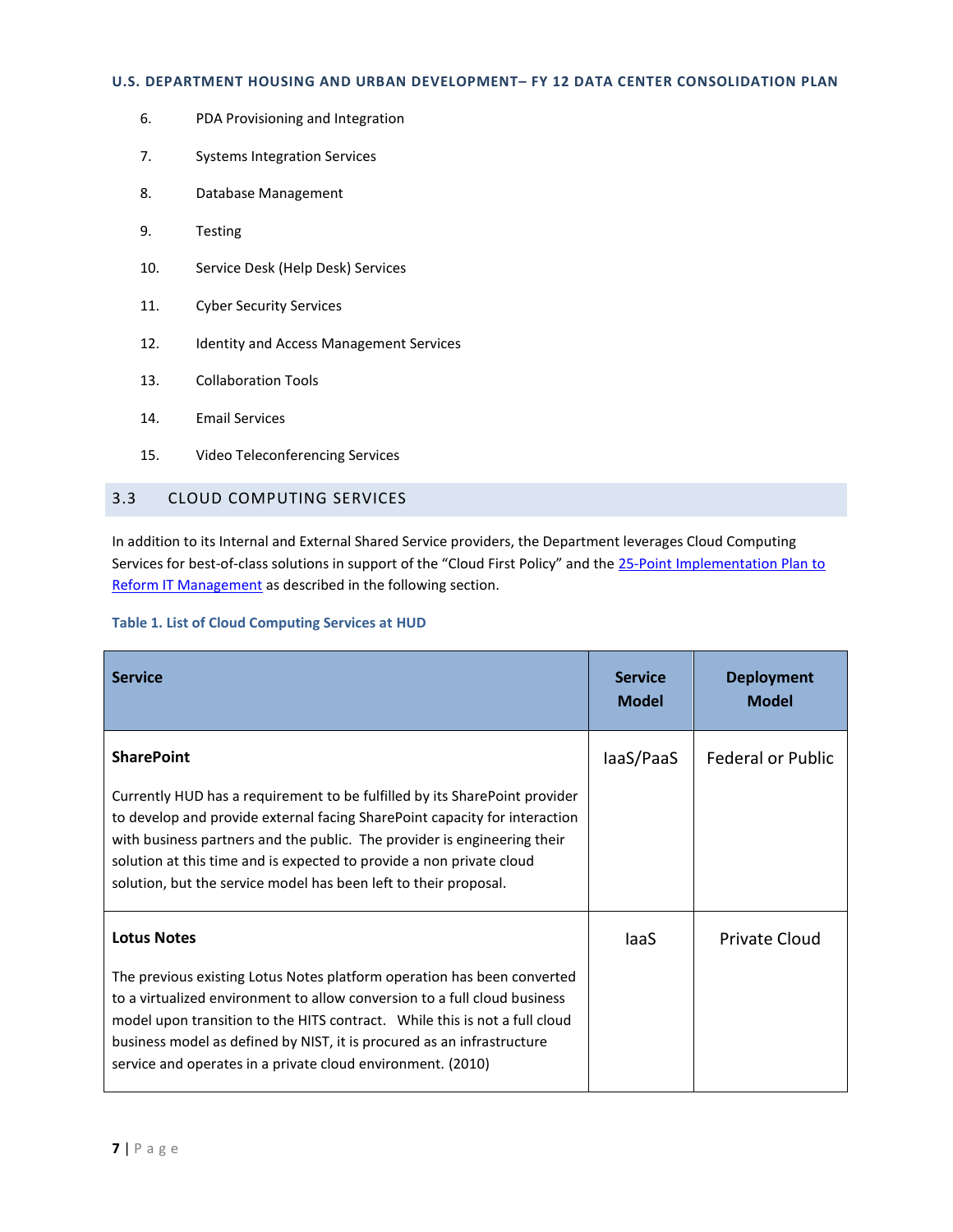| <b>Service</b>                                                                                                                                                                                                                                                                                                                                                                                                                                                                                                                                                                                                                                                                                                                                             | <b>Service</b><br><b>Model</b> | <b>Deployment</b><br><b>Model</b> |
|------------------------------------------------------------------------------------------------------------------------------------------------------------------------------------------------------------------------------------------------------------------------------------------------------------------------------------------------------------------------------------------------------------------------------------------------------------------------------------------------------------------------------------------------------------------------------------------------------------------------------------------------------------------------------------------------------------------------------------------------------------|--------------------------------|-----------------------------------|
| <b>SAN Storage and Virtual Servers</b>                                                                                                                                                                                                                                                                                                                                                                                                                                                                                                                                                                                                                                                                                                                     | laaS                           | <b>Private Cloud</b>              |
| Adopt ing a cloud based business model for future provisioning of Storage<br>Area Network (SAN) and virtual servers for server-based applications,<br>including a unit pricing model for virtual servers and SAN storage, and a<br>greater degree of usage based costing and self provisioning than<br>currently provided. Allocation of servers and storage is currently based<br>on anticipated storage growth and standard overhead guidelines for<br>performance and prevention of bottlenecks with data transfer rates in<br>both reads and writes. In the new model, HUD pursues establishing unit<br>pricing for any new capacity needs, reduce provisioning time<br>requirements for areas of business growth and increase cost<br>predictability. |                                |                                   |

# <span id="page-5-0"></span>**4. AGENCY APPROACH, RATIONALE AND TIMELINE**

HUD has no plans for further consolidation of its existing highly consolidated environment. The HUDNET cloud conversion opportunity has been discussed in FY11 in two industry days, one RFI, and numerous one on one meeting of HUD's HUDNET Integrated Project Team with industry held in early discussions, as defined in the FAR. HUD will continue to conduct its early discussions and make announcements of its timeline for specific contract actions within the context of its procurement process.

# <span id="page-5-1"></span>4.1 MASTER PROGRAM SCHEDULE

<span id="page-5-2"></span>HUD has reached its (physical) consolidated end-state architecture and will seek to further improve its operations use of the "cloud" business model.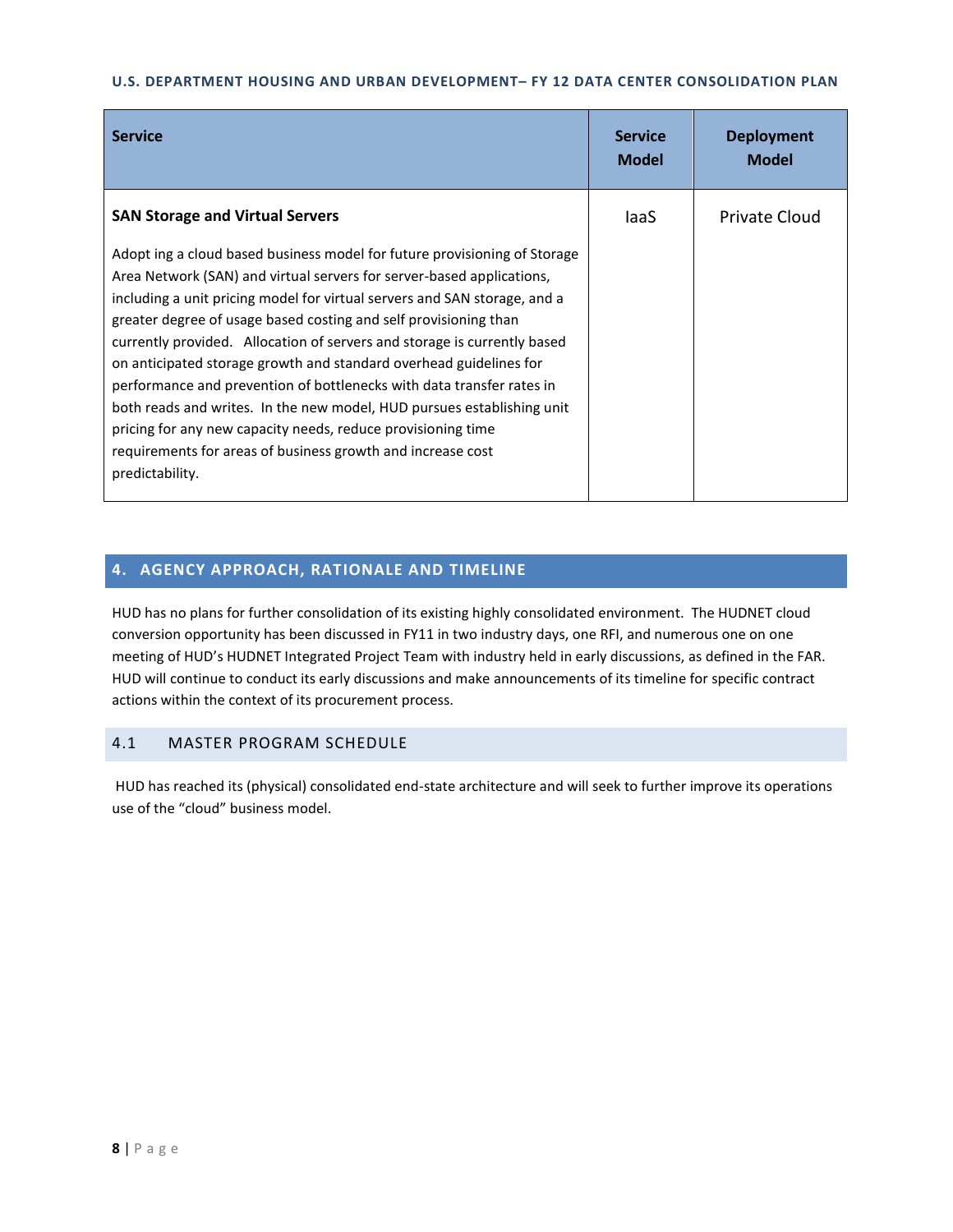#### **Table 2. Consolidation Progress**

| <b>Consolidation Progress</b>                                                                                       |                                                                  |                               |      |             |             |      |                                                   |
|---------------------------------------------------------------------------------------------------------------------|------------------------------------------------------------------|-------------------------------|------|-------------|-------------|------|---------------------------------------------------|
| <b>Dept/Agency Name</b>                                                                                             | U.S. Department of Housing and Urban<br><b>Development (HUD)</b> |                               |      |             |             |      |                                                   |
|                                                                                                                     | <b>Closed</b>                                                    | <b>Target Closing Numbers</b> |      |             |             |      |                                                   |
|                                                                                                                     | <b>4Q10</b>                                                      | <b>4Q11</b>                   | 4Q12 | <b>4Q13</b> | <b>4Q14</b> | 4Q15 | <b>TOTAL</b><br><b>Closings</b><br><b>Planned</b> |
| <b>Consolidation Targets- Facilities</b><br>$\geq 100$ sq. ft.<br>- Reported in June 2011<br><b>Asset Inventory</b> | 0                                                                | 0                             | 0    | 0           | 0           | 0    | O                                                 |

#### <span id="page-6-1"></span>**Table 3. List of Data Centers for U.S. Department of Housing and Urban Development**

| No.          | <b>Agency Component</b>                                          | <b>Data Center</b>               | <b>Location</b>               | <b>Action to be</b><br>taken | <b>Action Taken</b><br>during Fiscal<br>Year |
|--------------|------------------------------------------------------------------|----------------------------------|-------------------------------|------------------------------|----------------------------------------------|
|              | Office of the Chief<br>Information Officer (HUD<br>/OCIO) / HITS | <b>HP Enterprise</b><br>Services | South Charleston<br><b>WV</b> | Consolidation<br>Completed   |                                              |
| $\mathbf{2}$ | Office of the Chief<br>Information Officer<br>HUD/OCIO) / HITS   | Lockheed Martin<br>Corporation   | Lanham, MD                    | Consolidation<br>Completed   |                                              |

# <span id="page-6-0"></span>5.1 COST-BENEFIT ANALYSIS

With HUD historically deploying a consolidate data center and centralized IT infrastructure (prior to the 2010-2015 FDCC Initiative) it is projected that no existing data center facilities would close. Since HUD completed consolidation several years prior to the 2010-2015 FDCCI, HUD does not project to close any further facilities through FY15. HUD also does not project any further personnel reductions or specific savings attributable to this specific initiative. As previously stated, we note that the Department does not own or operate any major data centers and has no arrangements to take ownership of any data centers at the end of any contracts.